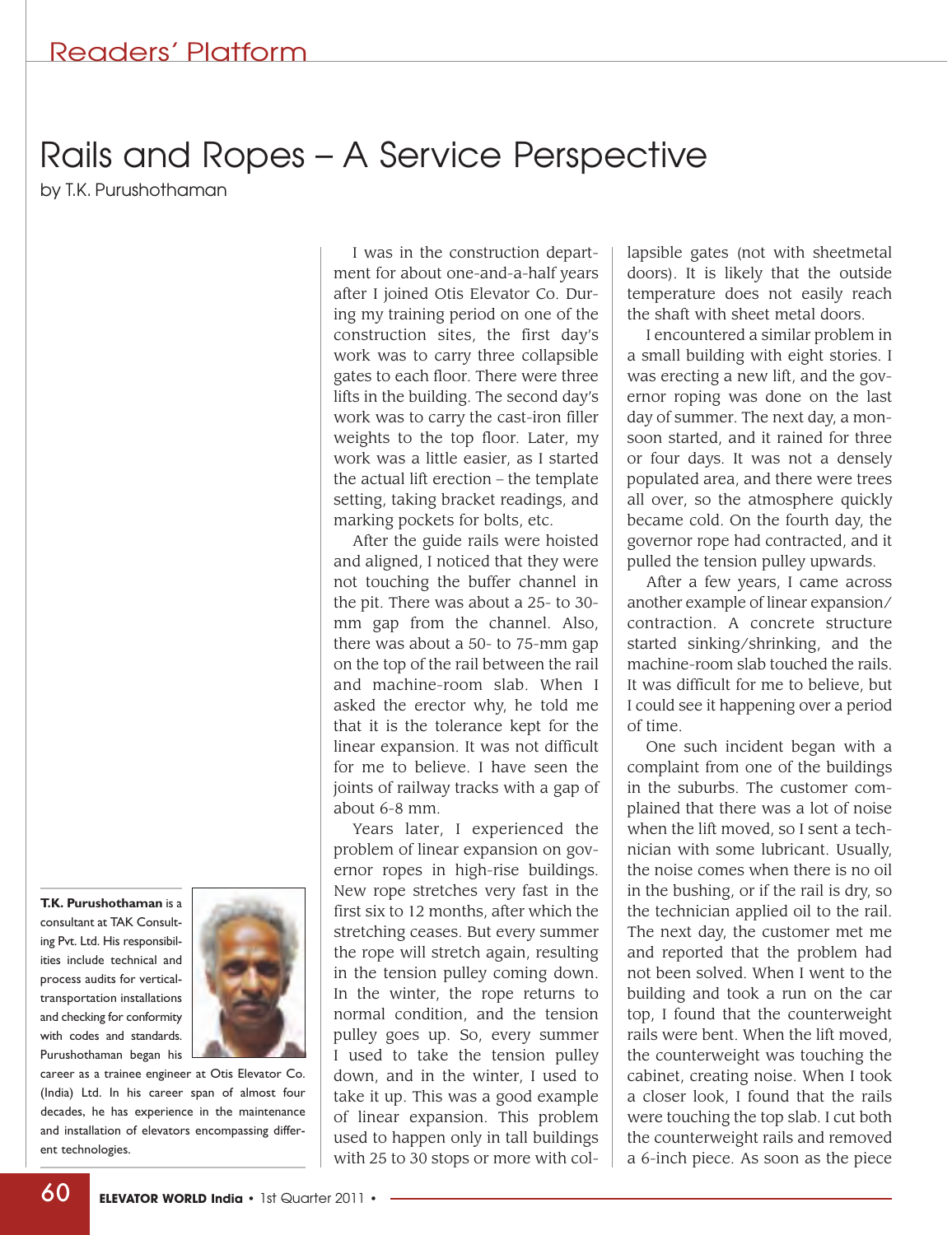

Email: Exportal shipscom

came out, the rail straightened on its own with a loud noise, and the cabinet had sufficient space to travel. After this, the noise stopped completely. I discovered that concrete structures can really sink/shrink.

A few months later, I heard about a similar problem in a nearby building maintained by another contractor. Since the contractor couldn't find the exact fault, the company removed one or two rails and replaced them with new ones, and the problem was solved.

Another interesting thing is slippage between the rope and m/c sheave when the rope is dirty. This happened in a lift maintained by another local contractor. The customer approached me to replace the rope. The main rope was in very bad condition and due for replacement. I gave a quote for replacement, which was accepted and I arranged to carry out the work.

When I visited the site, I found that the rope could break into two pieces at any time. It looked more like a rod than a rope, since it had accumulated dirt and lubricants. The people were afraid to use the lift, and only two or three people could travel in it at a time. Even with a lighter load, the lift would overtravel and hit the buffer because of the dirt on the rope. Whenever the lift overtraveled and hit the buffer, passengers in the lift would press the up button to move up then stop it by opening the car door when it was at the desired level. The ropes were replaced, and the lift was handed over to the owner with a verbal warning to rectify the faults before an accident occurred. The next day the security staff was informed that the lift was once again on the buffer and not working, and all ropes were loose.

Some time back, I saw a cartoon in which a person asked what the most important part of an automobile is. The person said nuts, which keep the wheels in position. In the same way, some think the rope is the main or most important part in an elevator. In this instance, once the ropes were changed, the people started crowding in the lift, and it went down on the buffer. Since the final limit was bypassed, the lift didn't stop, and the counterweight frame overtraveled up to the thimble, touching the machineroom slab. Since the ropes were new and there was no dirt, the traction on the sheave increased, and it took the counterweight frame up. This provides a lesson on the importance of keeping the rope clean.

The other thing to note, apart from the slip on the rope, is rope tension. Usually, the rope tension is checked keeping the lift mid way. Keep the gauge near the thimble and check the value on each rope and note the reading. Repeat the same on the counterweight side. Depending on the value, tightening or loosening the nut on the thimble equalizes the tension. After running the lift up and down two or three times, check the value again, and *Continued*



Website http://www.shbit.com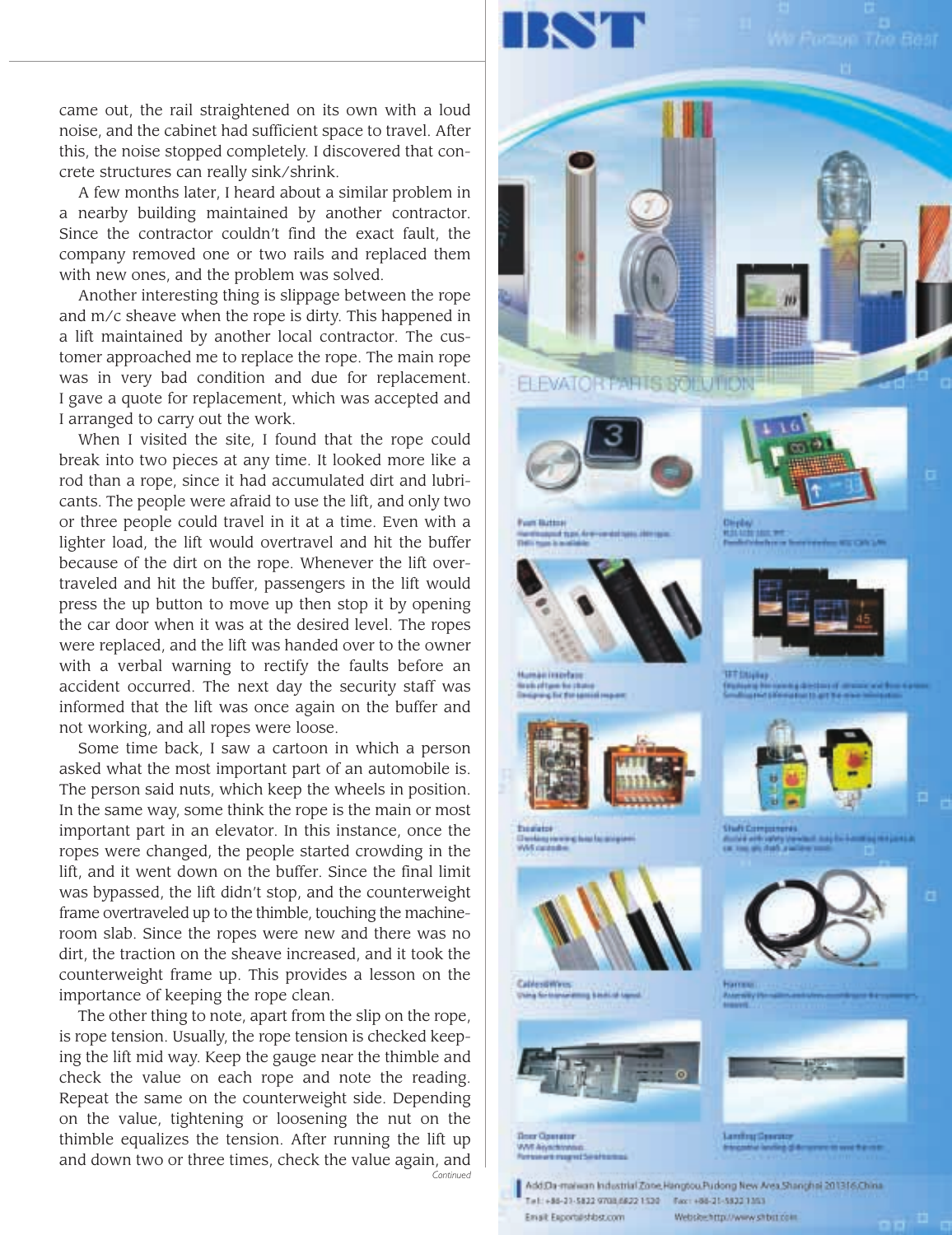



## Readers' Platform **Continued**

make necessary adjustments. Even after doing all of this, however, rope tension may not be correct. This is because the rope tension might differ when the lift is on the top or bottom floor.

After cleaning, oiling and checking the lift during routine maintenance, I checked the rope tension from the m/c room. The lift had a deflector, so I pressed the ropes with my thumb, one by one, and found the tension to be different when the lift was in a different position. For example, when a lift is on the top floor, rope one has more tension, rope two has a little less, rope three has even less, and rope four has minimal tension. When the lift is on the bottom floor, the condition is reversed, meaning that rope four has maximum tension, rope three has less, rope two has even less, and rope one has minimal tension.

I didn't immediately know the reason, but after thinking for a while, I assumed that it was due to the indifferent depth of machine sheave grooves. How are improper cutting of machine sheave groove depth and rope tension related?

Suppose the machine sheave has a diameter of 500 mm. The circumference will be 1,571.43 mm, the rise of the building is 75 m and the roping is 1:1. On every rotation of the sheave, the rope moves 1,571.43 mm. The machine sheave will rotate about 47 times, when the lift moves from the ground floor to the top floor. See Figure 1, assuming one of the groove depths is less by 0.1 mm.

The circumference of the sheave groove becomes -1,572.05 mm. So in one rotation, the rope in the groove, which has less depth, moves faster by 0.62 mm. The number of sheave rotations is 47, so the total difference in rope length is 29.14 mm. Here, the difference in groove depth is 0.1 mm. The building height is 75 m, roping is 1:1, and the difference in rope length is still 29.14 mm. If the roping is 2:1, the difference will be 58.28 mm. This also gives more pressure on the guide rails.